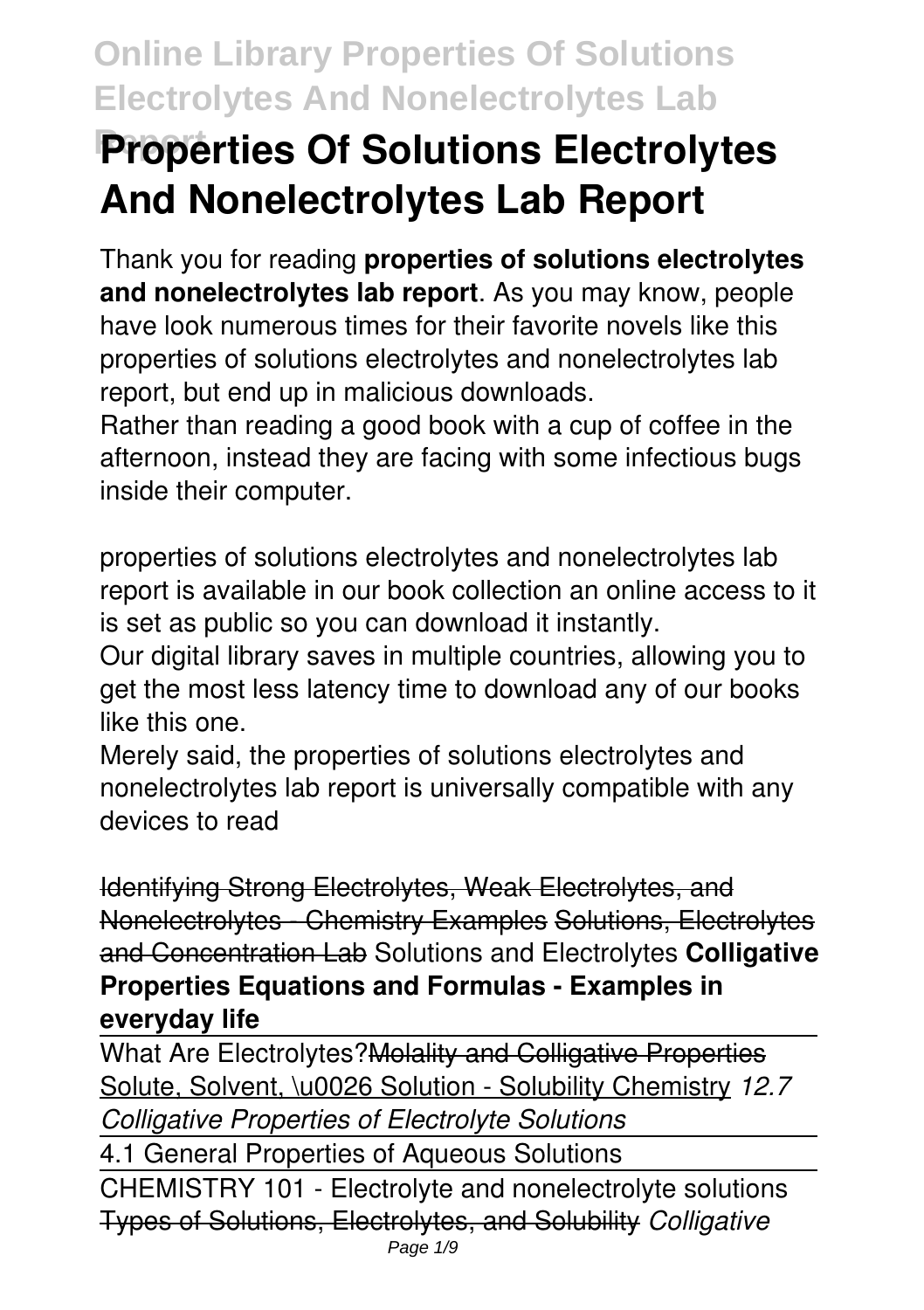*Properties of Electrolyte Solutions* **What Happens when Stuff Dissolves?** How to Write Dissociation Equations of Strong Electrolytes - TUTOR HOTLINE Acids, Bases, and pH How to Identify Strong, Weak, and Non-Electrolytes Examples \u0026 Practice Problems

Chapter 27 Water, Electrolytes, Acid and Base BalanceWhat Is Electrolysis | Reactions | Chemistry | FuseSchool Introduction to Electrochemistry*What are Electrolytes and Non-Electrolytes?* Electrolysis CHEM-XII-2-4 Colligative properties (2017) Pradeep Kshetrapal Physics channel *Properties of Aqueous Solutions 1* 4.1 Solutions and Electrolytes *Solutions: Electrolytes, Equivalents, and Colligative Properties* CH110 11.7 Colligative Properties of Electrolyte Solutions **Colligative Properties of Electrolyte Solutions Solutions and Electrolytes!** *Water \u0026 Solutions - for Dirty Laundry: Crash Course Chemistry #7* **Colligative properties of electrolyte solutions Properties Of Solutions Electrolytes And**

The size of the conductivity value depends on the ability of the aqueous solution to conduct electricity. Strong electrolytes produce large numbers of ions, which results in high conductivity values. Weak electrolytes result in low conductivity, and non-electrolytes should result in no conductivity.

### **Properties of Solutions: Electrolytes and Non-Electrolytes**

The equilibrium properties of electrolyte solutions can be studied experimentally by electrochemical measurements, freezing-point depressions, solubility determinations, osmotic pressures, or measurements of vapour pressure. Most electrolytes, such as salts, are nonvolatile at ordinary temperature, and, in that event, the vapour pressure exerted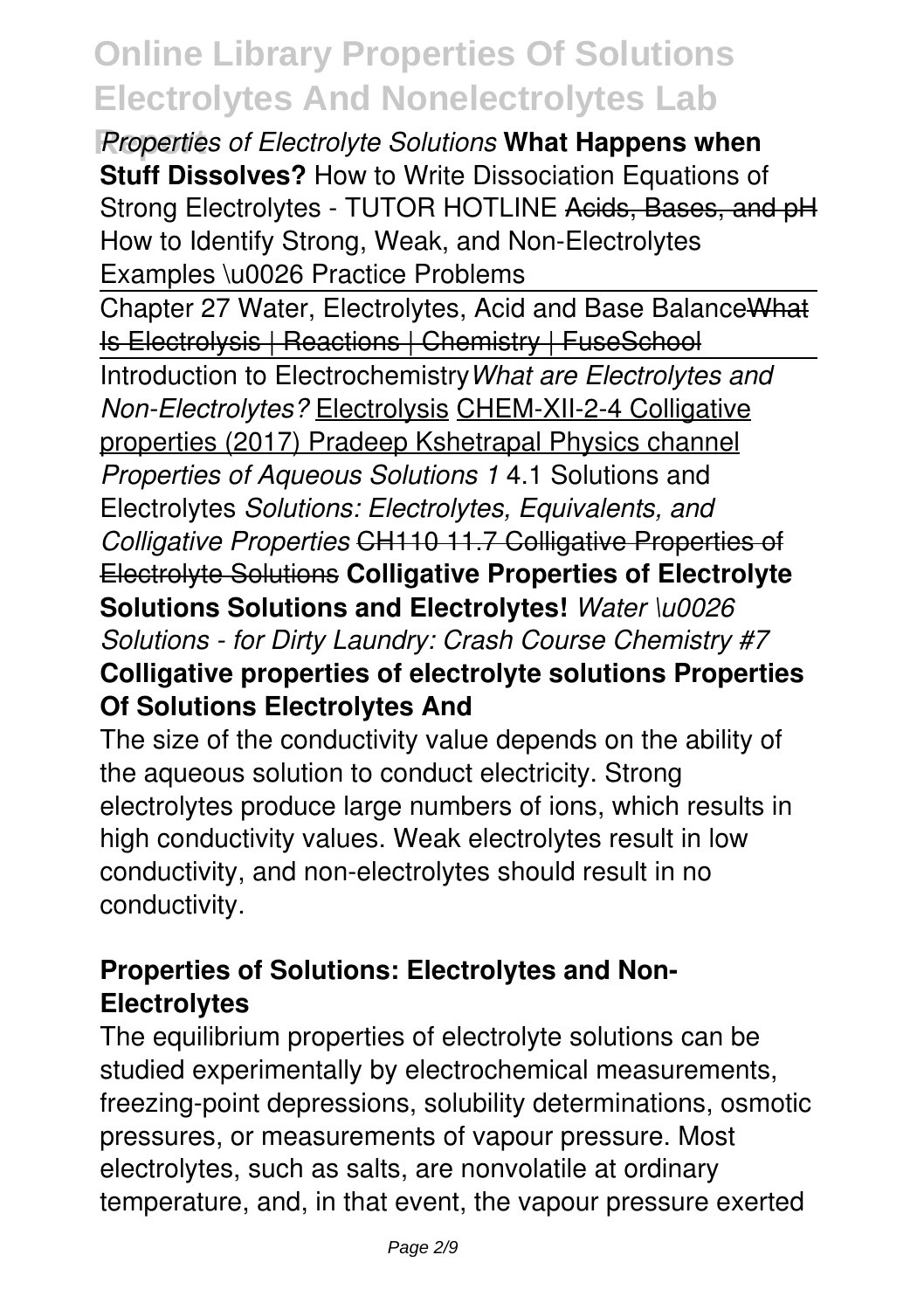**by the solution is the same as the partial pressure of the** solvent.

### **Liquid - Solutions of electrolytes | Britannica**

The size of the conductivity value depends on the ability of the aqueous solution to conduct electricity. Strong electrolytes produce large numbers of ions, which results in high conductivity values. Weak electrolytes result in low conductivity, and non-electrolytes should result in no conductivity. In this experiment, you will observe several factors that determine whether or not a solution conducts, and if so, the relative magnitude of the conductivity.

### **Properties of Solutions: Electrolytes and Non-Electrolytes ...**

Electrolytes are salts or molecules that ionize completely in solution. As a result, electrolyte solutions readily conduct electricity. Nonelectrolytes do not dissociate into ions in solution; nonelectrolyte solutions do not, therefore, conduct electricity.

# **Electrolyte and Nonelectrolyte Solutions | Introduction to**

**...**

Adapted from Experiment 13, "Properties of Solutions: Electrolytes and Non-Electrolytes", from the Chemistry with Vernier lab book 22 - 1 T Properties of Solutions: Electrolytes and Non-Electrolytes 1. Editable Microsoft Word versions of the student pages and pre-configured TI-Nspire files can be found on the CD that accompanies this book.

### **Properties of Solutions: Electrolytes and Non-Electrolytes**

Properties of Solutions: Electrolytes and Non-Electroly 3. In Group 2, do all four compounds appear to be molecular,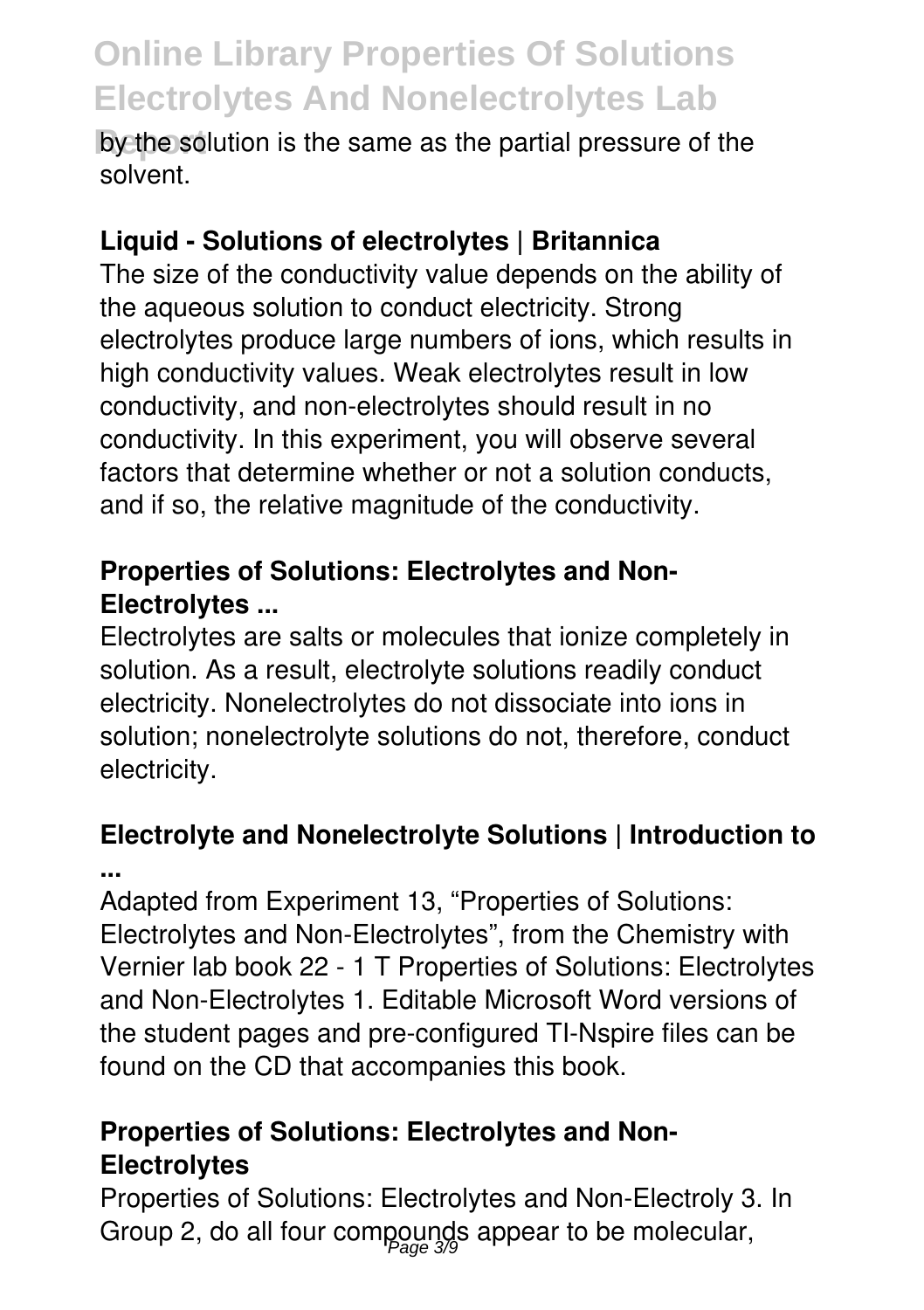**Fonic, or molecular acids? Classit each as a strong or weak** electrolyte, and arrange them from the strongest to the weakest, based on conductivity values. 4. Write an equation for the dissociation of each of the compounds in Group 2.

### **Solved: Properties Of Solutions: Electrolytes And Non-Elec ...**

Apparent large deviations of water solutions from ideal behavior are eliminated by taking account of the number of water molecules binding to solute sufficiently strongly (13.0  $\pm$ 1.5 kcal mol-1) as to be removed from the "bulk" solvent. Freezing point, boiling point, vapor pressure, and osmotic pressure measurements of electrolyte solutions of chlorides, bromides, and iodides are treated ...

### **Properties of Water Solutions of Electrolytes and ...**

Seyed Mohammad Razavi, Ali Haghtalab, Ali Reza Khanchi, An Electrolyte Non-random-UNIQUAC Model for Thermodynamic Modeling of Binary and Multicomponent Aqueous Electrolyte Systems, Journal of Solution Chemistry, 10.1007/s10953-019-00876-0, (2019).

### **Thermodynamic properties of strong electrolytes in aqueous ...**

Electrolyte solutions are electric conducting solutions of different compounds in mixed or pure solvents. The electric current in such solutions is carried out by the movement of ions, which are generated by more or less complete dissociation of the dissolved electrolyte.

### **Conductivity of Electrolytes | SpringerLink**

Electrolytes are substances that dissolve by breaking into ions in solution and conduct electricity. Electrolyte solutions can conduct electricity. Electrolyte solutions can conduct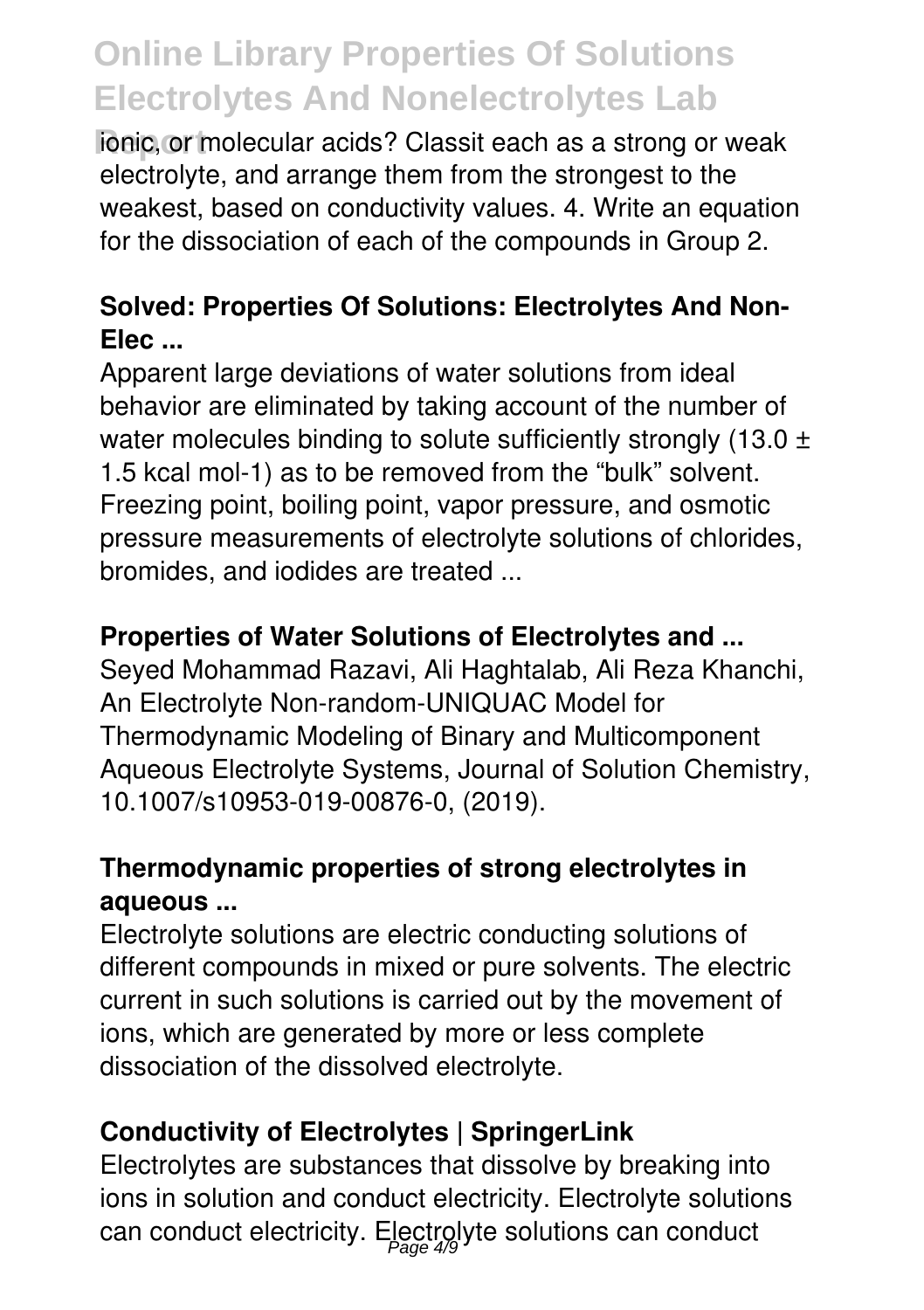### **Solutions, Electrolytes and Nonelectrolytes - Video ...**

JI Properties of Solutions - Electrolytes and Non-Electrolytes In this experiment, you will discover some properties of strong electrolytes, weak electrolytes, and non-electrolytes by observing the behavior of these substances in aqueous solutions. You will contains ions, and thus has the ability to conduct electricity, an electrical circuit is completed across determine these properties using a Conductivity Probe.

### **Solved: JI Properties Of Solutions - Electrolytes And Non ...**

Paragraph 1 Paragraph 2 Paragraph 3 chemical properties conductivity physical properties solubility electrolyte solutions non-electrolyte solutions ions molecules dissociates electrolyte solutions non-electrolyte solutions dissolve melt a. We use physical properties to observe and describe matter. of matter include color, density, odor, boiling ...

### **Electrolyte Lab.pdf - Name Period Date Electrolyte vs Non ...**

Colligative properties of electrolytes are the physical properties of electrolytic solutions that depend on the amount of solutes regardless the nature of solutes. The solutes present in electrolytic solutions are atoms, molecules or ions having either lost or gained electrons to become electrically conductive.

#### **Difference Between Colligative Properties of Electrolytes ...**

Electrolytes. Properties of Solutions. Methods for Calculation of Multicomponent Systems and Experimental Data on Thermal Conductivity and Surface Tension. By G. G. Aseyev.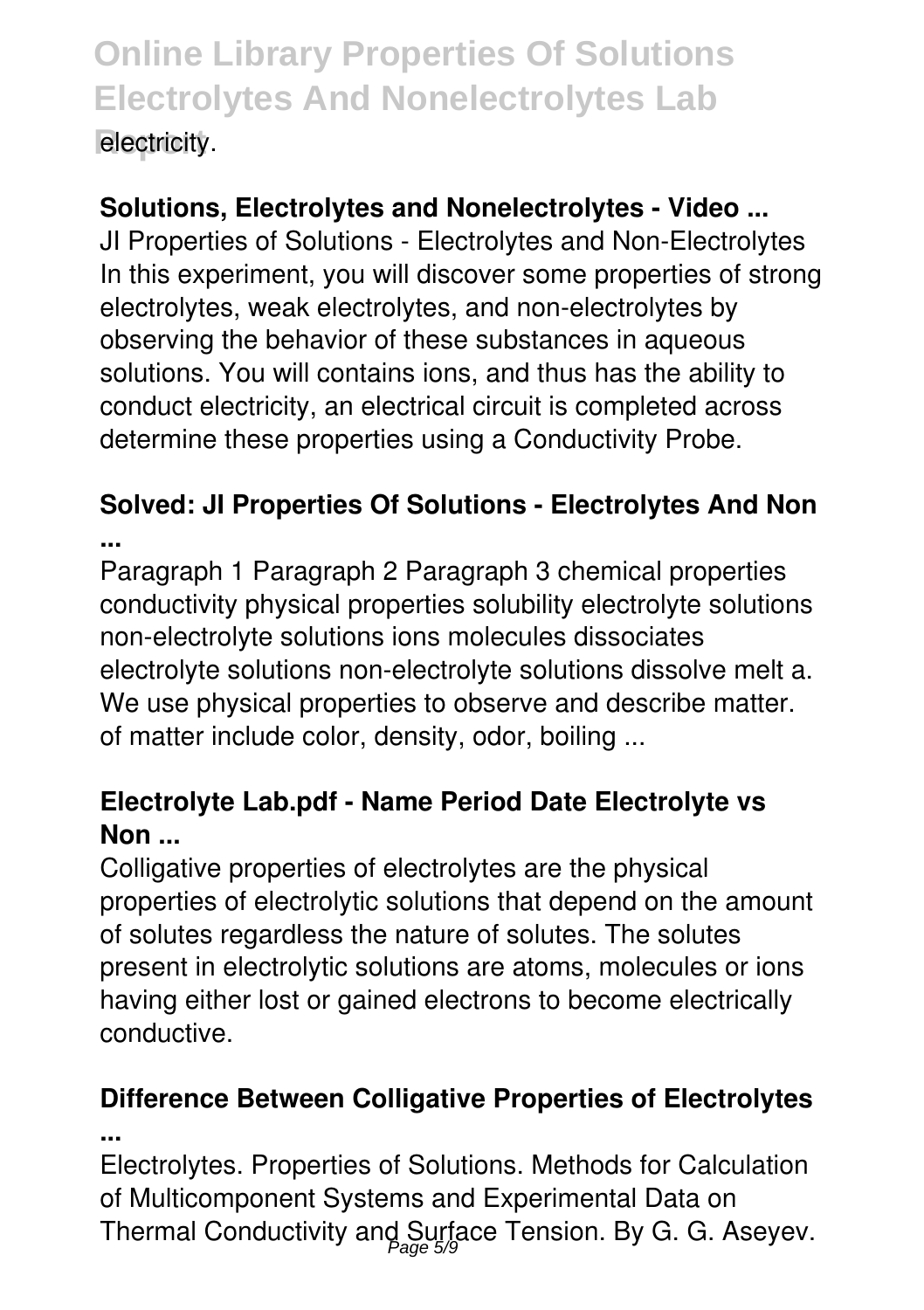**Report** Begell House, Inc., New York. 1998. 611 pp. \$275.50. ISBN 1-56700-106-8. Laurel A. Watts

#### **Electrolytes. Properties of Solutions. Methods for ...**

In the presence of water, solid sodium chloride dissociates as it is dissolved, forming an electrolyte solution: NaCl(s) ? Na+  $(aq) + Cl$ ?  $(aq)$  NaCl  $(s)$  ? Na  $(aq) + Cl$  ( $aq)$  ?. Nonelectrolyte solutions are those in which the solute does not dissociate into ions when dissolved; sugar does not dissociate, for example.

#### **Colligative Properties of Electrolyte Solutions ...**

The size of the conductivity value depends on the ability of the aqueous solution to conduct electricity. Strong electrolytes produce large numbers of ions, which results in high conductivity values. Weak electrolytes result in low conductivity, and non-electrolytes should result in no conductivity. In this experiment, you will observe several factors that determine whether or not a solution conducts, and if so, the relative magnitude of the conductivity.

#### **Lecture Notes 5 + Experiment 5 : ELECTROLYTES AND NON ...**

An electrolyte is a substance that produces an electrically conducting solution when dissolved in a polar solvent, such as water. The dissolved electrolyte separates into cations and anions, which disperse uniformly through the solvent. Electrically, such a solution is neutral.

#### **Electrolyte - Wikipedia**

Electrolytes and Colligative Properties Ionic compounds are electrolytes and dissociate into two or more ions as they dissolve. This must be taken into account when calculating the freezing and boiling points of electrolyte solutions.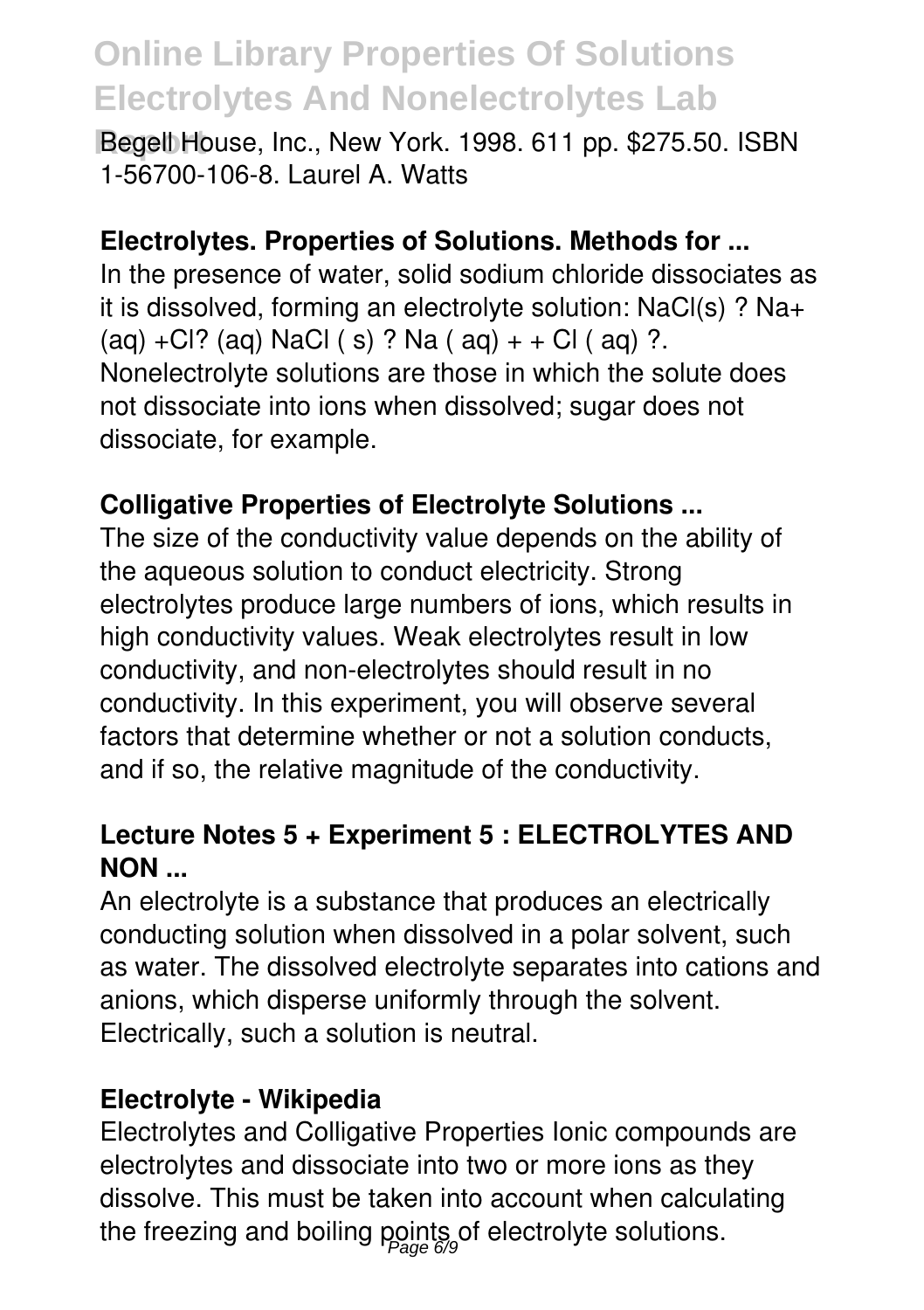**Electrolytes and Colligative Properties ( Read ...**

One of the most important properties of water is its ability to dissolve a wide variety of substances. Solutions in which water is the dissolving medium are called aqueous solutions. For electrolytes, water is the most important solvent. Ethanol, ammonia, and acetic acid are some of the non-aqueous solvents that are able to dissolve electrolytes.

Properties of Aqueous Solutions of Electrolytes is a handbook that systematizes the information on physico-chemical parameters of multicomponent aqueous electrolyte solutions. This important data collection will be invaluable for developing new methods for more efficient chemical technologies, choosing optimal solutions for more effective methods of using raw materials and energy resources, and other such activities. This edition, the first available in English, has been substantially revised and augmented. Many new tables have been added because of a significantly larger list of electrolytes and their properties (electrical conductivity, boiling and freezing points, pressure of saturated vapors, activity and diffusion coefficients). The book is divided into two sections. The first section provides tables that list the properties of binary aqueous solutions of electrolytes, while the second section deals with the methods for calculating their properties in multicomponent systems. All values are given in PSI units or fractional and multiple units. Metrological characteristics of the experimental methods used for the determination of physico-chemical parameters are indicated as a relative error and those of the computational methods as a relative error or a root-mean square deviation.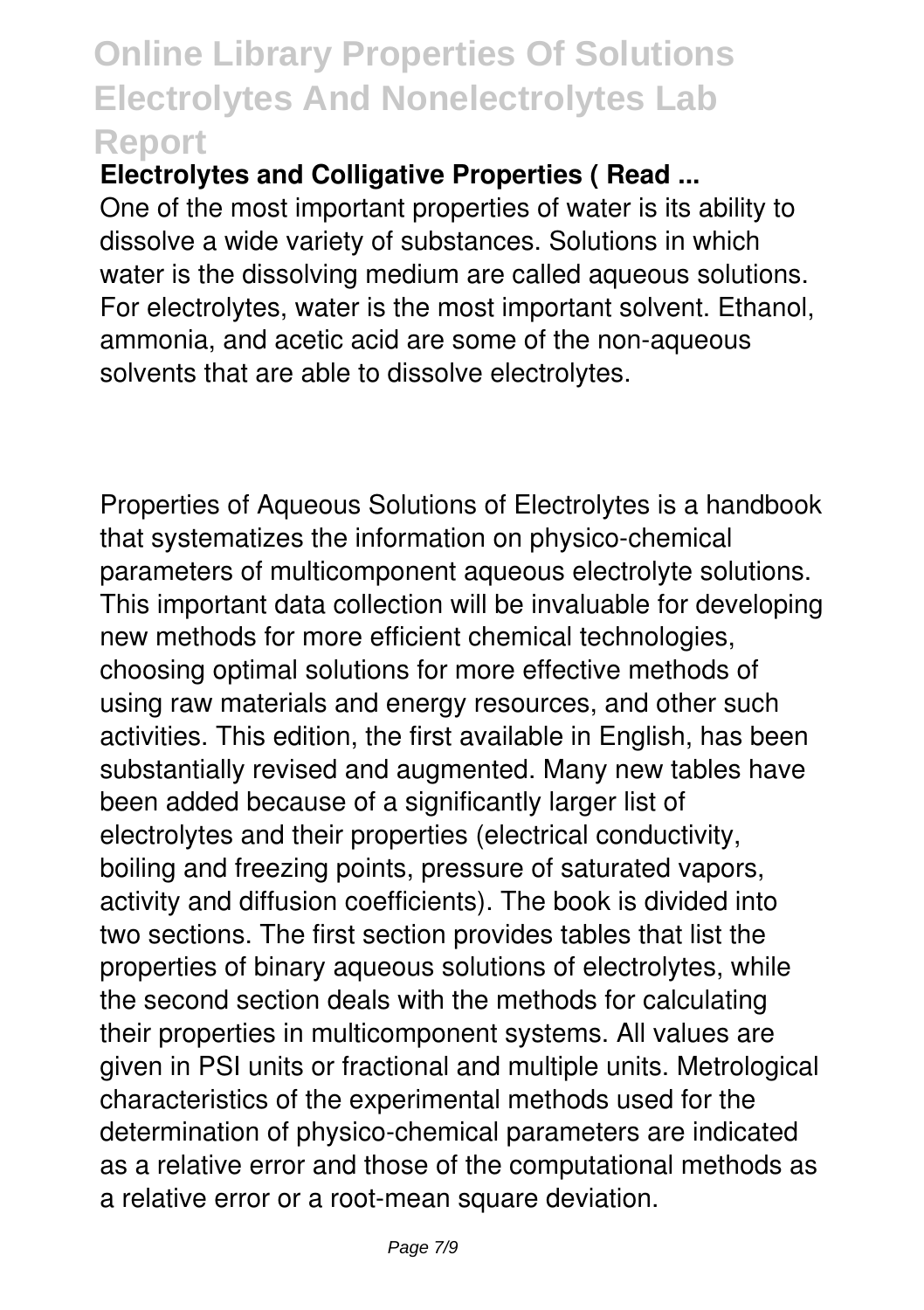This book is a continuation of a number of the author's works dealing with the study, representation, and methods of calculation of the physicochemical properties of binary and multicomponent electrolyte solutions. It gives data for a great number of electrolytes that are used in modern chemical technology, and is intended for scientific workers and engineers in the chemical and allied industries. Methods for calculating the thermal conductivity and surface tension of multicomponent electrolyte solutions with minimum errors are presented. Related equations for calculating the thermal conductivity of water at the saturation line in the temperature range of zero to 350 degrees C, the activity of water, and the water vapor pressure over pure water in the same temperature range, and over a solution at the saturation line are also considered.

The aim and purpose of this book is a survey of our actual basic knowledge of electrolyte solutions. It is meant for chemical engineers looking for an introduction to this field of increasing interest for various technologies, and for scientists wishing to have access to the broad field of modern electrolyte chemistry.